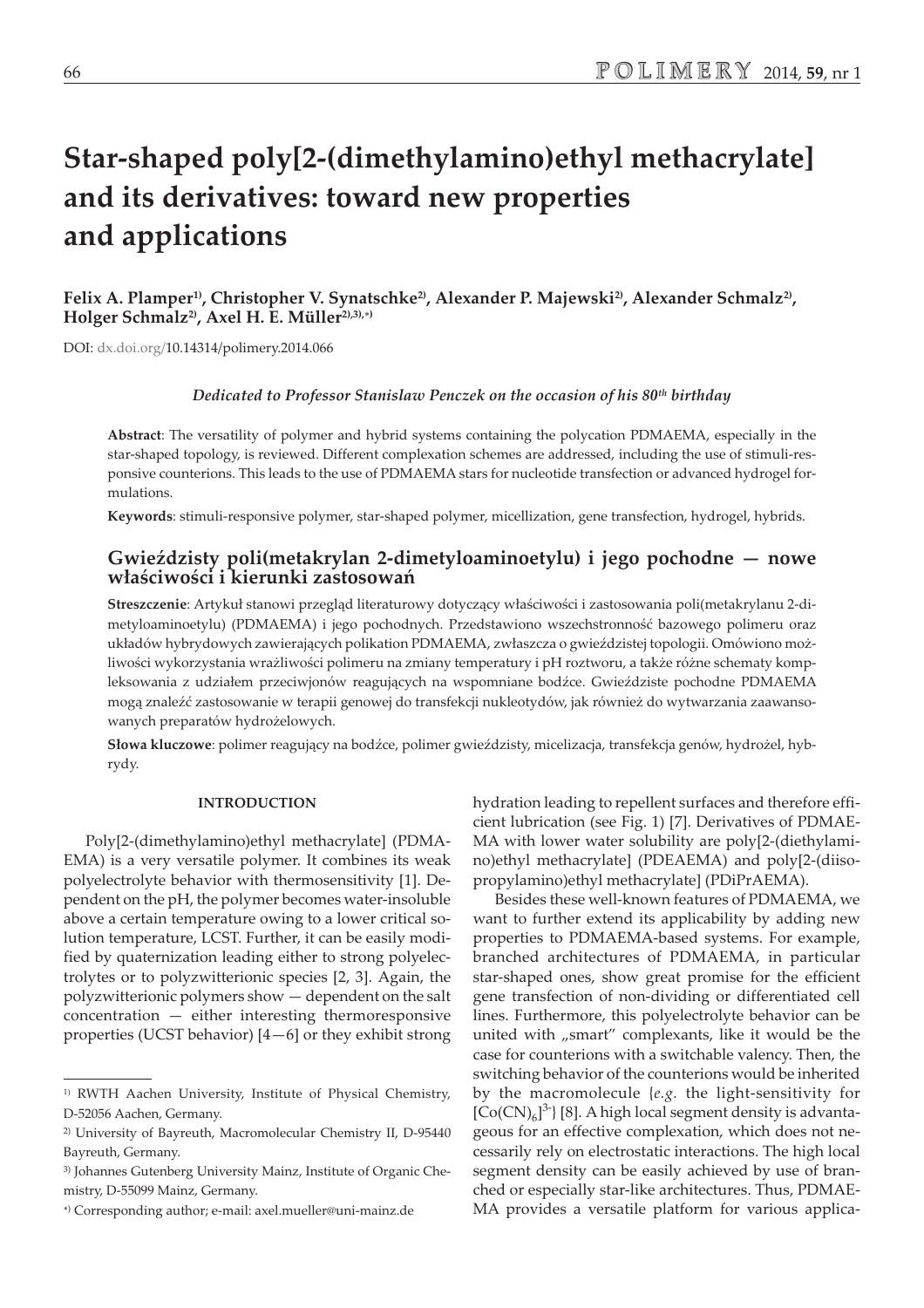

**Fig. 1. Versatility of poly[2-(dimethylamino)ethyl methacrylate] (PDMAEMA) including its thermosensitivity and polyelectrolyte properties (degree of hydration is indicated by grey circles, which symbolize water molecules)**

tions, which we will address in this review. The first part describes the inherent behavior of PDMAEMA together with changed properties upon interaction with other entities. The second part is devoted to applications with emphasis on the biomedical field as well as on PDMAE-MA-based gel formulations.

## **SYNTHETIC AVAILABILITY**

The monomer DMAEMA, as a methacrylic ester, can be polymerized by anionic polymerization [9], group transfer polymerization [10—13] and radical polymerization. Due to their robustness, controlled radical polymerizations are the first choice for the preparation of advanced PDMAEMA-related architectures [14]. Atom transfer radical polymerization (ATRP) [15—18] has been employed frequently, but it needs some attention regarding the complexing abilities of the polymer towards the copper catalyst (use of effective ligands). As alternative preparation methods, radical polymerization with reversible addition-fragmentation chain transfer (RAFT) [19—22] and nitroxide mediated polymerizations [23—25] have been used. These polymerization methods allow the preparation of branched structures. Hyperbranched polymers have been synthesized by self-condensing vinyl copolymerization [26—28]. Cylindrical brushes, another class of polymers with a high segment density, were polymerized by grafting from a linear backbone *via* ATRP [29, 30]. In this review we will mainly focus on star-shaped polymers. Beneficially, their rather small size at still high segment density allows their use for special complexation purposes. Generally [31—34], the stars can be prepared

by the core-first [2, 35] and arm-first approach [11, 36] (including macromonomers [37, 38]). These approaches can be extended towards block-like stars [39—44], miktoarm stars [45—50] and pearl-necklace structures [51] by proper macromolecular engineering. Organic-inorganic hybrid structures [52—56] and microgels [57—59] have been also reported.

## **WEAK POLYELECTROLYTE — PH-DEPENDENT THERMOSENSITIVITY**

PDMAEMA belongs to the class of weak cationic polyelectrolytes (pK<sub>a,app</sub> ~ 6) [1]. Thus, it is fully protonated at low pH, while it is almost completely uncharged at high pH. A conformational change is related to the degree of protonation, since the charged state is by far better soluble in water than the deprotonated polymer. At high degrees of protonation, this leads to an extension of the coil caused by electrostatic repulsion and — more relevant — by the local osmotic pressure of the counterions. These counterions are partly correlated to the polymer backbone and partly confined within the solvated polymeric structure [60—63]. At high pH, PDMAEMA exhibits a thermoresponsive behavior in its (almost) uncharged state, as is known for many other non-ionic water-soluble polymers [64]. It is still water-soluble at low temperature (at least for molar masses up to  $10^6$  g/mol), but turns insoluble at elevated temperatures [1]. This is termed LCST behavior, since the binary phase diagram (water/polymer) exhibits a lower critical solution temperature. The phase separation temperature at a given concentration, named cloud point, can be modulated with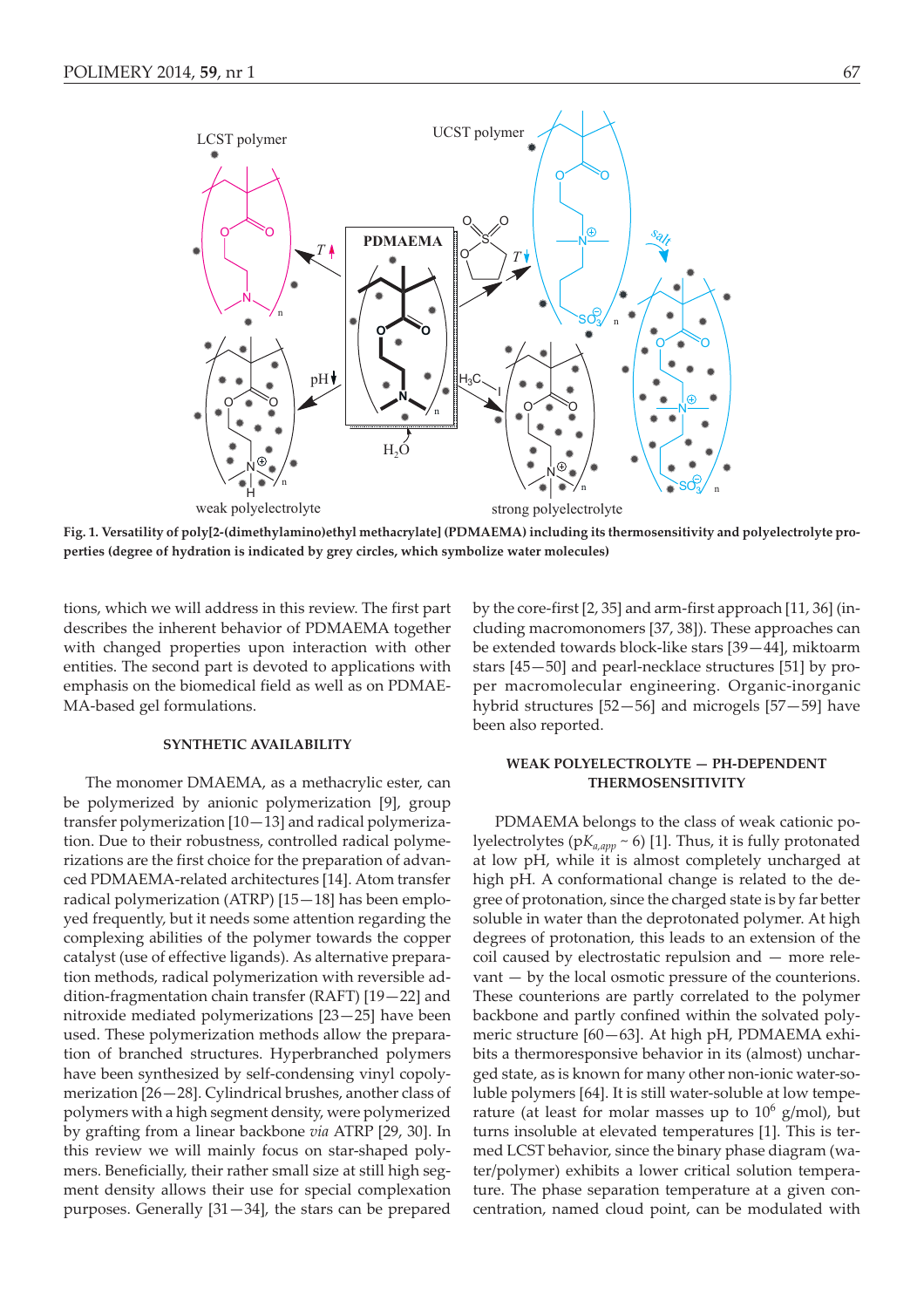

Fig. 2. pH-dependent cloud points,  $T_{c}$ , for ( $\bullet$ ) PDEAEMA stars **and PDMAEMA: (-) linear,** *DP* **= 108, (-) star with 3 × 100 units**  $(DMA_{100})_3$ , and  $(\star)$  star with  $18 \times 170$  units  $(DMA_{170})_{18}$ . (Reprinted **with permission from [66]. Copyright 2010 Elsevier [107])**

pH. The LCST decreases with molecular weight at a given pH. This is mainly seen at pH > 8 but independent of topology (Fig. 2) [1]. This is also true for PDEAEMA and PDiPrAEMA. These polymers are more hydrophobic than PDMAEMA, thus lower pH is needed for them to become soluble in water [65]. Although they have been attributed as pH-responsive only, LCST behavior has been found for PDEAEMA [66]. In relation to PDMA-EMA of similar molecular weight, the transition temperature of PDEAEMA is shifted towards lower pH at a given temperature and to lower temperature at a given pH, leading to insolubility at all accessible temperatures above  $pH = 8$ . When finally going to structural analogues of PDMAEMA by replacing the ester bond with an amide linkage [67—69], hydrophilicity is usually increased by the presence of the polar amide group.

## **COMPLEXATION WITH MULTIVALENT COUNTERIONS**

We turn now to the interaction of anionic species with either the weak polyelectrolyte PDMAEMA or its strong polyelectrolyte analogue poly{[2-(methacryloyloxy)ethyl] trimethylammonium halide} (PMOTAH) [70]. The latter can be easily prepared by quaternization with *e.g.* methyl iodide or dimethyl sulfate [2]. As already mentioned, the star-shaped architecture has some advantages in respect to its linear analogue, like high segment densities and high osmotic pressure of the counterions at the core of the star. This again facilitates complexation in terms of enrichment of the complexant at the center of the molecule. The main reason for this complexation is the entropic gain due to release of a higher number of monovalent counterions. In turn, this can lead to core-corona structures, while the rather uncomplexed corona ensures solubility [71—74]. This could be seen by interpolyelectrolyte complex (IPEC) formation between star-shaped polyelectrolytes with linear oppositely charged polyelectrolytes. The formed complex prevents interstar aggregation in case of sufficiently high arm number, while the IPEC formation between purely linear analogues will cause macroscopic precipitation even at rather low negative-to-positive charge ratios [72]. Thus, the star-shaped topology increases the overall solubility of the interpolyelectrolyte complexes. This principle is even more pronounced, when a solubilizing, non-complexing component is present in the stars [48, 75].

Besides the complexation with linear polyanionic species, PDMAEMA interacts also with inorganic multivalent counterions. This complexation has the advantage that any stimuli-sensitivity of counterions is transferred to the macromolecular complex. Switchable multivalent counterions are easily available in terms of certain metal complexes, whose charge can be manipulated by *e.g.* light or electrochemical stimulus [48]. In contrast, polymeric systems featuring these stimuli-sensitive properties require a more elaborate synthesis. Thus, PMOTAH arms stretch upon illumination in presence of hexacyanocobaltate(III) (Fig. 3).



**Fig. 3. Illustration of photo-induced stretching of the polyelectrolyte arms. (Adapted with permission from [8]. Copyright 2007 American Chemical Society)**

During addition of this trivalent counterion, the PMO-TAH star collapses due to complex formation, which is facilitated at the core of the star and which leads to further compaction of the arms [8]. However, the valency of hexacyanocobaltate reduces upon illumination, since the metal complex exchanges one cyano ligand with a water molecule. Then, the total number of counterions increases inside the star. At the same time, the osmotic pressure inside the stars increases and the PMOTAH chains make a transition from a globular to a more coil-like, elongated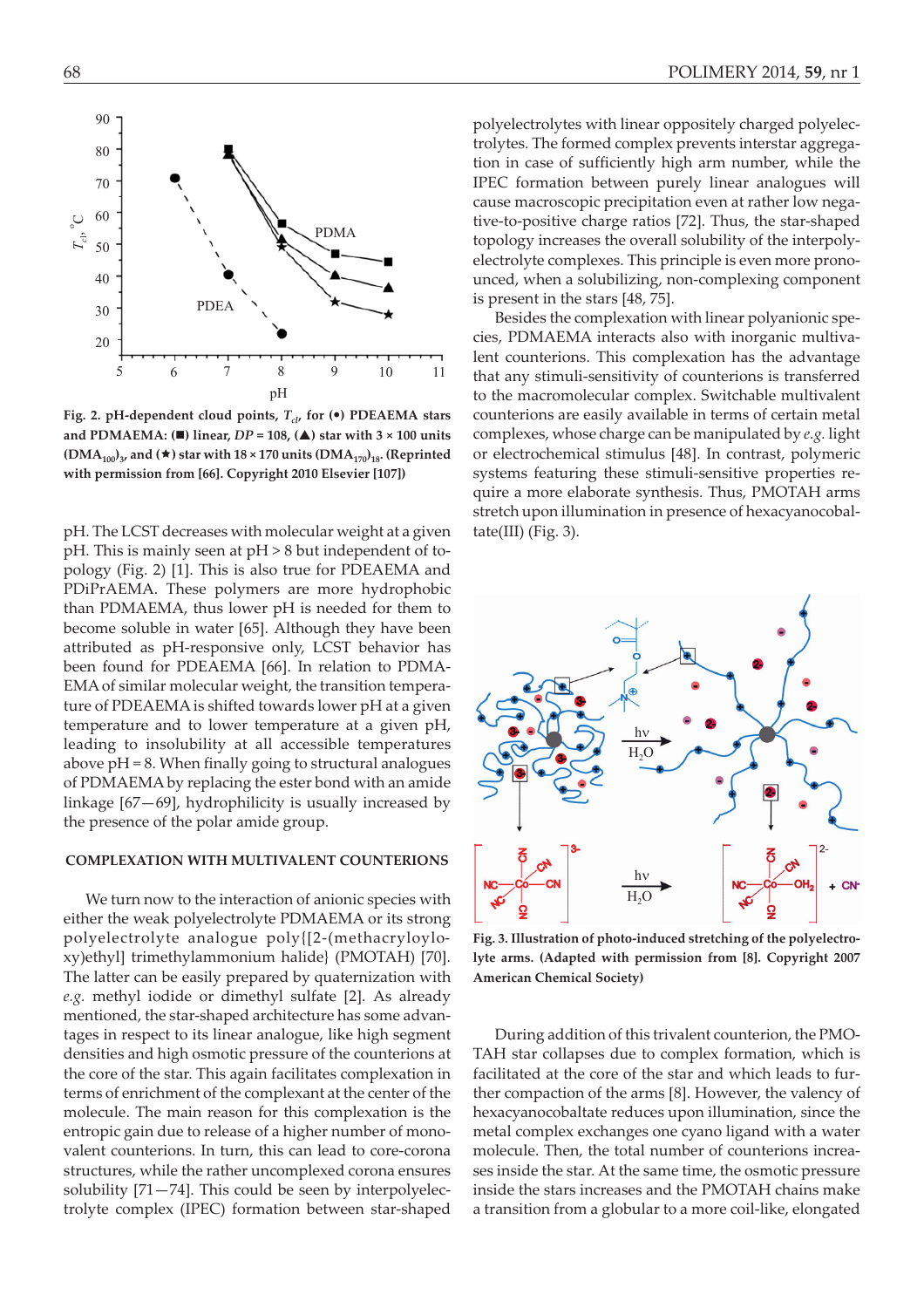state [8]. By deviating from the star-shaped morphology, PMOTAH-based cylindrical brushes adopt a helical shape upon complexation with hexacyanoferrate [76]. Upon illumination, the helices open up like a compressed spring, which could be used as a light-driven nanoactuator. Furthermore, in capsules prepared by a layer-by-layer (LbL) approach containing star-shaped, quaternized PDMAEMA a change in the permeability of the capsule membrane was achieved. The capsules had a low permeability after the addition of multivalent hexacyanocobaltate ions, which could be increased dramatically upon UV illumination [77].

The same complexation principle can be applied for electrochemically-manipulated systems [48]. The valency of hexacyanoferrates can be switched by electrochemical means. While the oxidized ferricyanide is trivalent, the reduced ferrocyanide is a tetravalent counterion. At the same time, the complexing abilities with the cationic polymer change. By use of PMOTAH-based stars, the reversible electrochemical switching between unimers and aggregated polymer is possible. To our best knowledge, this example was the first polymer-related report on switching between unimers and a micellar state by electrochemical means [48].

After having addressed these examples with quaternized PDMAEMA, we turn back to PDMAEMA in its weak polyelectrolyte form. As mentioned before, PDMA-EMA is an LCST polymer at intermediate and high pH. At the same time, it is still charged below pH 10 and can interact with multivalent counterions [78]. The presence of multivalent counterions leads to a decrease in solubility upon cooling, similarly to the zwitterionic derivative of PDMAEMA. It is termed a UCST behavior, since the phase-diagram of such polymers exhibit an upper critical solution temperature. In contrast to the mere UCST behavior of polyzwitterions, the presence of multivalent counterions brings an additional thermosensitivity to the inherent LCST behavior of PDMAEMA. Then, a peculiar phase diagram is found, where PDMAEMA is insoluble at high and at low temperature, but is well soluble at intermediate temperatures (at certain pH) [78]. Thus,



Fig. 4. Comparison of "schizophrenic" micellization and "confu**sed" micellization**

UCST and LCST properties are combined in one polymer. In addition, the UCST behavior can be switched off by UV-irradiation.

By help of bis-hydrophilic stars, this property of PDMAEMA was translated into a novel micellization scheme, the so-called  $\mu$  confused micellization" (Fig. 4) [47]. In the analogous well-known "schizophrenic micellization" [79—81], one part of the stimuli-responsive diblock copolymer is located in the corona of a micelle at a certain condition (*e.g.* low temperature), while the same block constitutes the core at a different condition (high temperature). In between, the polymer is typically well soluble. Like a chameleon, the polymer adapts to the different conditions by having three different states. During "confused micellization", the polymer is soluble at moderate conditions as well. However, it responds to low and high temperature in the same way by its UCST and LCST behavior, respectively. Finally, the micellization due to UCST can be reversed by UV-irradiation.

Concluding, PDMAEMA has the advantage that it shows inherent pH- and thermosensitivity, but further stimuli can be simply added to the system by choosing proper multivalent, switchable counterions. This can lead to UCST properties and responsiveness to, *e.g.*, light and electrochemical stimulus.

## **BIOMEDICAL AND BIOTECHNOLOGICAL APPLICATIONS OF PDMAEMA**

In the following, we highlight some of the applications of PDMAEMA, especially in the biomedical field. Ionic interactions are an important force in biomedical applications, because most biomolecules (proteins, nucleotides) carry multiple charges and PDMAEMA can form interpolyelectrolyte complexes (IPECs) with these molecules.

The first of these applications is the delivery of exogenous genetic material into eukaryotic cells (transfection). Gene delivery is a highly challenging task, because cells have several natural barriers that prevent any foreign DNA from entering the cell nucleus. However, in case of some genetic or acquired diseases the introduction of a suitable gene is desirable, because it promises new methods for treatment summarized under the term of "gene therapy" [82]. Polycations in general have shown the capacity to successfully deliver polynucleotides to eukaryotic cells although, as compared to viral "vectors", they are usually less efficient and can exhibit significant cytotoxicity. For more detailed information of the individual steps involved in a successful delivery of genes by non-viral means, the reader is referred to some more detailed literature [83]. In short, for a successful delivery of genes it is necessary to neutralize or revert the negative charges of the nucleic acid, thereby compacting it to a suitable size for cellular uptake. Polycations achieve this through an IPEC formation, leading to particles, so called "polyplexes", with a size up to a few hundred nanome-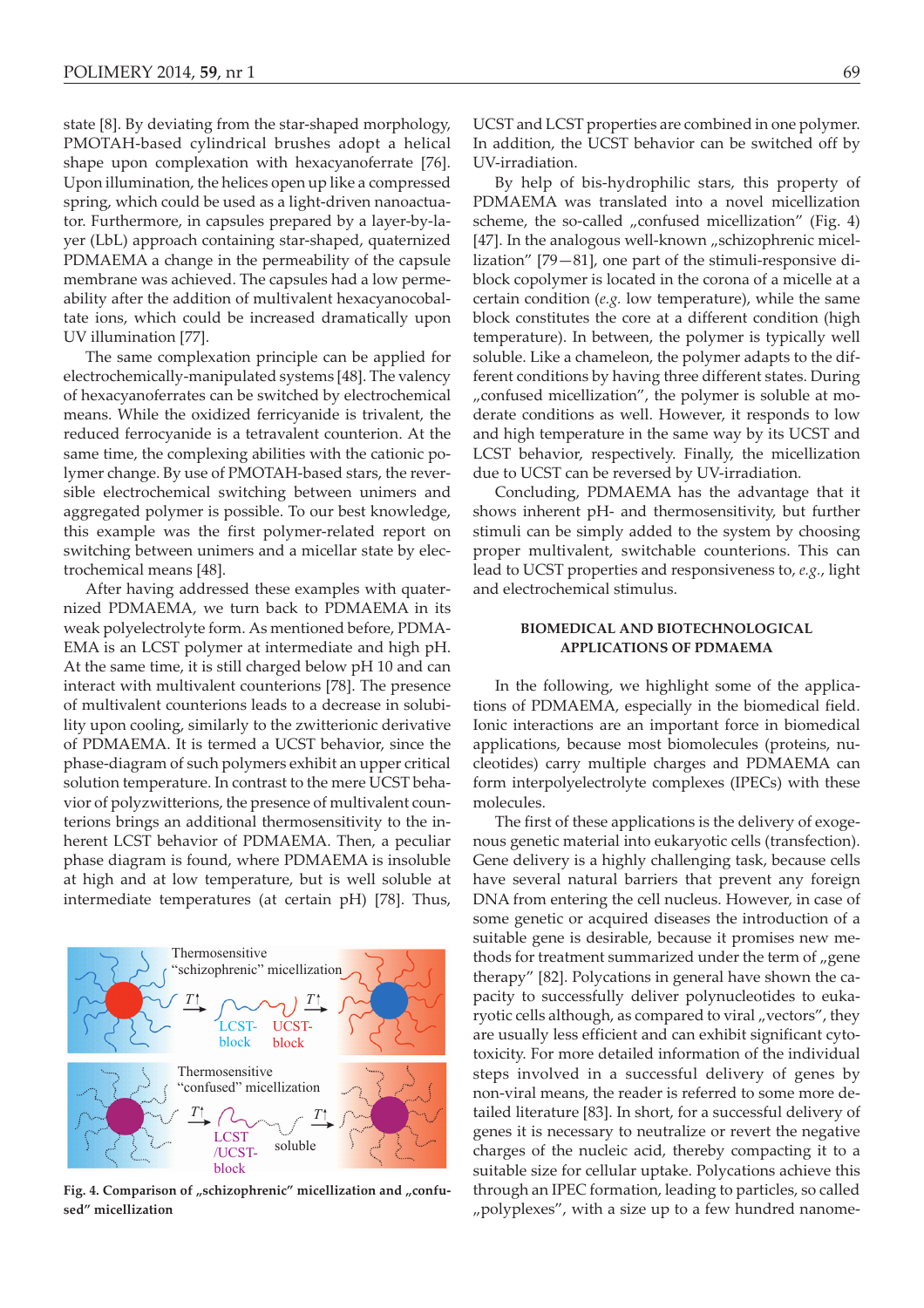

**Fig. 5. a) Chemical structure of 20-arm-star PDMAEMA from core-first method by ATRP. b) Analysis of the percentage of transfected cells against the relative viability after transfection in C2C12 cells. Transfection efficiencies in dividing (, ), non-dividing myoblasts (-, ) and myotubes (-, ) are plotted against the viability. Black symbols: PEI, white symbols: Si-PDMAEMA. [Data shown are from individual transfections]. (Reprinted with permission from [93]. Copyright 2012 American Chemical Society)**

ters and overall positive charge in case of an excess of the polycation. Simultaneously, by being incorporated in the polyplex the DNA is protected from enzymatic degradation. After successfully entering the cell and escaping from endosomal or lysosomal compartments, the polyplex must dissociate at the right point in the cell so that the nucleic acid is released from the complex and its information can be processed (*e.g.* in the nucleus for DNA and in the cytosol for siRNA). Critical parameters for the evaluation of a transfection agent are the efficiency of gene delivery, characterized by the number of transfected cells and the amount of reporter protein produced after successful delivery. Additionally, the cytotoxicity needs to stay within tolerable levels and finding a good balance between both these parameters has proven a challenging task. PDMAEMA can form polyplexes when complexed with nucleic acids and has successfully transfected cells, but it is generally considered to be less efficient than the "gold standard" poly(ethyleneimine) (PEI) [84, 85]. However, as demonstrated above, synthetic modifications can be performed much more readily using DMAEMA, giving access to more complex architectures (stars, bottlebrushes, *etc.*) and polymers with narrow molecular weight distributions. Several groups found indications for an enhanced transfection when branched structures were used instead of linear ones [13, 28, 35, 40, 86—91]. After testing a library of PDMAEMAs containing linear, 3-arm and 5-arm star-polymers with different molecular weights on their transfection performance and cytotoxicity [92], we discovered a trend towards decreased cytotoxicity with increasing degree of branching, *i.e.* number of arms. Since polymers with higher molecular weight are considered to be more efficient vectors, however, coupled to a significantly increased cytotoxicity, the finding suggests that star-shaped PDMAEMA with a large

arm number could give better transfection results combined with low cytotoxicity. Indeed, in a study using a 20-arm star polymer of very high molecular weight (Fig. 5a), we could find extremely high transfection efficiencies in cultured Chinese Hamster Ovary (CHO-K1) cells, while relative cell viability was very high (>90 %) [93]. The superior transfection performance as compared to PEI was not limited to this cell line, but was even found in non-dividing and differentiated cell lines (C2C12 cells and human T lymphocytes). Such cell lines are usually notoriously difficult to transfect by non-viral means, as is evident by the rather weak performance of PEI in the same cell lines. As shown in Fig. 5b, the star-shaped PDMAEMA (open symbols) gave higher transfection efficiency in each individual transfection experiment in C2C12 cells as compared to PEI (filled symbols). Transfections were performed in dividing (circles) and non-dividing (squares) myoblasts as well as in cells differentiated to myotubes (triangles).

Star-like micelles from an amphiphilic polybutadiene-*block*-PDMAEMA diblock copolymer (PB-*b*-PDMAE-MA) showed similar transfection results as the 20-arm stars. Thus, we identifed the star architecture as a general design principle for efficient transfection polymers.

In a similar approach, superparamagnetic maghemite nanoparticles ( $\gamma$ -Fe<sub>2</sub>O<sub>3</sub> NPs) were coated with a PDMAE-MA shell in a core-first approach by first anchoring dopamine-functional ATRP initiators to the NPs and subsequently polymerizing DMAEMA with the resulting multi-functional initiator [53]. This hybrid material showed 2—3 fold higher transfection efficiency as compared to PEI, demonstrating independence of the transfection properties of the star shaped architecture from the core material. Additionally, cells that had taken up this new hybrid transfection agent acquired magnetic properties and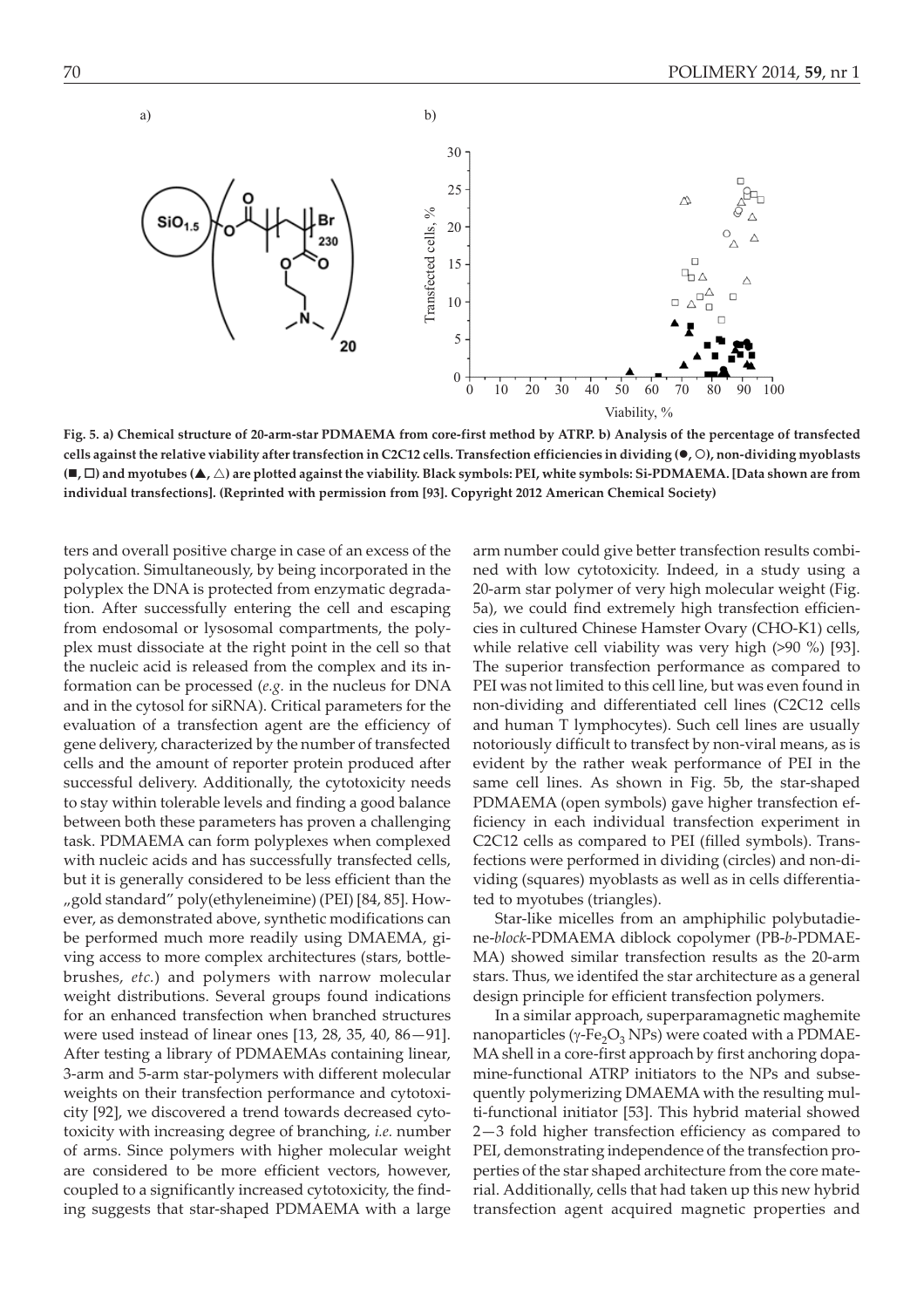

**Fig. 6. Images of quaternized PDMAEMA carrying magnetic nanoparticles suspended in water (a) and of the same solution after exposure to a permanent magnet for 10 min (b). Schematic illustration of the exposure/collection/recycling cycle of anti-bacterial nanoparticles (c). (Reprinted with permission from [96]. Copyright 2011 American Chemical Society)**

could easily be separated by means of a permanent magnet. The particles therefore offer a new way to identify and select transfected cells out of mixed cell populations, accelerating the development of production cell lines for biotechnology applications. It should be noted that transfection with the magnetic nanoparticles as reported in Ref. [53] is different from so-called Magnetofection<sup>TM</sup> [94, 95] where gene delivery is performed under application of magnetic fields at a planar surface.

By utilizing the cytotoxicity of amine-containing polymers, especially of quaternary ammonium groups, the group of Matyjaszewski recently introduced magnetic nanoparticles coated with quaternized PDMAEMA as a recoverable anti-bacterial material as depicted in Fig. 6 [96]. Suspended *E. coli* bacteria were efficiently killed after incubation with the nanoparticles, which were subsequently recovered through the application of a magnetic field. Even after repeated administration of the same nanoparticles their bactericidal properties remained unchanged, indicating a good stability of the particles and high recovery rate.

To design enzyme-containing biosensors with a high sensitivity, it is necessary to immobilize a large amount of the respective enzyme on the sensor surface. The layer-by-layer deposition of polyions and enzymes represents a facile method for the production of such sensor systems. Star-like polymer micelles from either PB-*b*-PDMAEMA or its quaternized analogue PB-*b*-PDMAEMAq together with either choline oxidase or tyrosinase were consequently deposited on graphite surfaces and tested as biosensors for the substrate molecules in solution. A large response of the sensors was

found when the PB-*b*-PDMAEMA micelles were deposited at high pH, indicating a successful binding of large amounts of enzymes to the surface under these conditions. The response and stability in repeated measuring cycles was higher than for previously tested systems based on poly(diallyldimethylammonium chloride) (PDADMAC) [97].

These examples prove the versatility of PDMAEMA for various applications, especially in the biomedical field. PDMAEMA can easily be adapted to the respective task due to the ease of chemical modification and accessibility of DMAEMA with controlled/living polymerization methods.

### **HYDROGEL FORMATION FEATURING PDMAEMA**

Hydrogels belong to a class of soft matter, which has attracted a lot of attention in recent years. Particularly stimuli-responsive and physically crosslinked gels have many potential applications in biomedicine and have been the subject of intensive research [98—103]. Due to its temperature and pH-sensitive behavior, PDMAEMA can be used in a variety of ways to produce reversible hydrogels [104, 105]. Star-block copolymers have also been used to produce hydrogels. In the case of PDMAEMA, three-arm stars with diblock arms [containing outer poly(DMAEMA-*co*-DEAEMA) blocks] can form free-standing gels at 37 °C and physiological pH at a concentration of 7 wt. % [107]. PDMAEMA and PDEAEMA were combined to create double-responsive star-shaped block copolymers (PDMAEMA-b-PDEAEMA)<sub>x</sub>, where both blocks are responsive to pH and temperature to different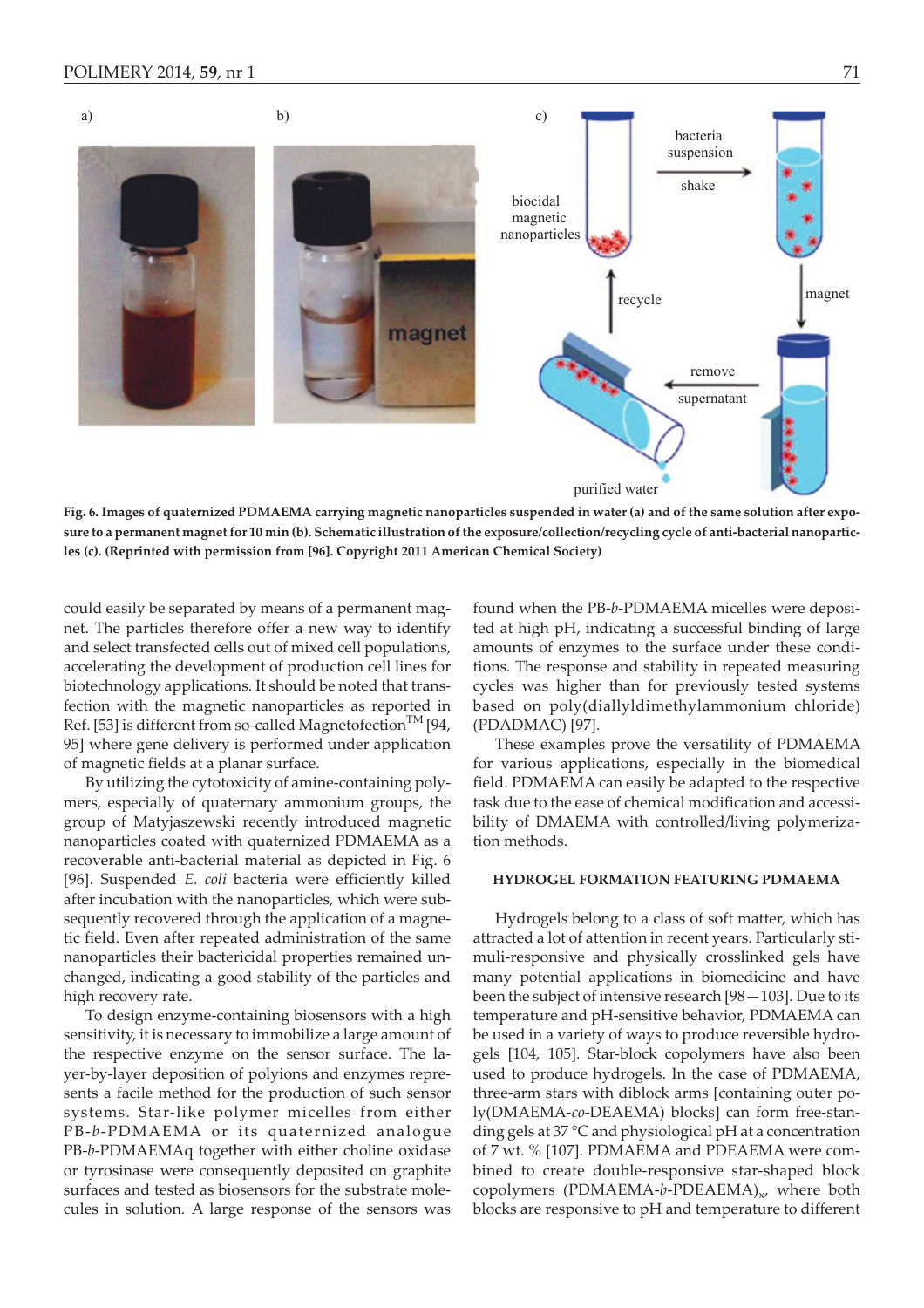temperature pH low high concentration concentration PDMAPDEA emperature pH

**Fig. 7. Aggregation and network formation of double responsive star block copolymers. (Reprinted with permission from [107]. Copyright 2012 Oldenbourg Wissenschaftsverlag GmbH)**

extents (Fig. 7) [107]. The collapse of the PDEAEMA outer blocks is first selectively triggered by heating. This has been proven by dynamic light scattering and is due to the significantly lower cloud point of PDEAEMA with respect to that of PDMAEMA at identical pH values.

At high concentrations hydrogel formation was observed under conditions where only the PDEAEMA outer blocks are insoluble. Rheology measurements showed that a minimum DEAEMA fraction is necessary for gel formation and that the DEAEMA fraction strongly influences the properties of the gels. Another factor controlling the gelation behavior of the diblock copolymer stars is the pH value, as the sol-gel transition temperature at a given concentration is shifted to lower values upon increasing the pH. The mechanical properties of some of these gels can be manipulated, as a decrease in the storage modulus was observed in some cases. This occurs only for soft gels, when the temperature is increased above the transition temperature of the inner PDMAEMA block, *i.e.* when the PDMAEMA blocks contract. Here, double-responsive star-shaped gelators were synthesized which formed reversible hydrogels that are still able to respond to a second trigger. However, the hydrogel formation is quite complex, due to the high number of parameters controlling them. This concept of double responsive star-shaped gelators was extended to other polymers and simplified by changing the outer block of the block copolymer stars to a polymer that is only responsive to temperature. This allows for an easier tuning of the sol-gel transition, as only one parameter is involved. The new diblock stars are comprised of PDMAEMA inner blocks and outer blocks of poly(diethylene glycol methyl ether methacrylate) (PDEGMA) [44]. They form hydrogels at relatively low concentrations upon heating above the transition temperature of PDEGMA independent of the pH value. Again, the fraction of DEGMA is an important parameter for the gelation behavior of the  $(PDMAEMA-b-PDEGMA)_x$  stars. Unexpectedly, the mechanical properties of these gels can also not be changed by heating above the transition temperature of PDMAE-MA at pH values around 8. The gels formed in this pH region are strong and too rigid to be affected, similar to the gels formed from (PDMAEMA-b-PDEAEMA)<sub>x</sub> stars. Only when the pH is increased close to 9, the subsequen-

tly formed gels are softer and a decrease in the moduli is observed. Finally, the inner PDMAEMA blocks of the (PDMAEMA- $b$ -PDEGMA)<sub>x</sub> stars were quaternized to transform them into strong polycations. This leads to an increase in the effective volume fraction of the stars and consequently to a significant decrease of the critical gelation concentration. In addition, the introduction of light-sensitive counterions and even nanoparticles can be envisioned.

#### **CONCLUSIONS**

We conclude that PDMAEMA is a very versatile polymer, especially in its star-like topology. It comprises polyelectrolyte behavior, thermosensitivity and pH-responsiveness. Its properties can be adapted to many needs, introducing light-sensitivity or manipulation by electrochemical means. We showed that PDMAEMA stars are the first choice for effective gene delivery or for multiresponsive gels. Even more, we expect other thriving applications of branched PDMAEMA to emerge. Therefore, PDMAEMA can be regarded as the multitasking "chameleon" of polymers: rarely any other polymer shows so many facets.

*This original work of the authors was supported by the Deutsche Forschungsgemeinschaft (SFB 481, SPP1259, Mu896/25, SFB 985, PL 571/3-1) and the Fund of the German Chemical Industry (FCI).*

#### REFERENCES

[1] Plamper F. A., Ruppel M., Schmalz A., Borisov O., Ballauff M. *et al.*: *Macromolecules* **2007**, *40*, 8361. [2] Plamper F. A., Schmalz A., Penott-Chang E., Drechsler M., Jusufi A. *et al.*: *Macromolecules* **2007**, *40*, 5689. [3] Yuan W., Zou H., Guo W., Wang A., Ren J.: *J. Mater. Chem.* **2012**, *22*, 24 783. [4] Virtanen J., Arotcarena M., Heise B., Ishaya S., Laschewsky A. *et al.*: *Langmuir* **2002**, *18*, 5360. [5] Schulz D. N., Peiffer D. G., Agarwal P. K., Larabee J., Kaladas J. J.*et al.*: *Polymer* **1986**, *27*, 1734. [6] Azzaroni O., Brown A. A., Huck W. T. S.: *Angew. Chem., Int. Ed.* **2006**, *45*, 1770. [7] Chen M., Briscoe W. H., Armes S. P., Klein J.: *Science* **2009**, *323*, 1698. [8] Plamper F. A., Walther A., Müller A. H. E., Ballauff M.: *Nano Lett.* **2007**, *7*, 167. [9] Schacher F., Müllner M., Schmalz H., Müller A. H. E.: *Macromol. Chem. Phys.* **2009**, *210*, 256. [10] Webster O. W.: *Adv. Polym. Sci.* **2004**, *167*, 1.

[11] Pafiti K. S., Patrickios C. S., Georgiou T. K., Yamasaki E. N., Mastroyiannopoulos N. P. *et al.*: *Eur. Polym. J.* **2012**, *48*, 1422. [12] Themistou E., Patrickios C. S.: *Eur. Polym. J.* **2006**, *43*, 84. [13] Georgiou T. K., Vamvakaki M., Phylactou L. A., Patrickios C. S.: *Biomacromolecules* **2005**, *6*, 2990. [14] Niskanen J., Wu C., Ostrowski M., Fuller G. G., Hietala S. *et al.*: *Macromolecules* **2013**, *46*, 2331. [15] Matyjaszewski K.: *Macromolecules* **2012**, *45*, 4015. [16] Mao B. W., Gan L. H., Gan Y. Y.: *Polymer* **2006**, *47*, 3017. [17] Amin A.: *J. Macromol. Sci., Part A* **2007**, *44*, 329. [18] Mao B., Gan L.-H., Gan Y.-Y., Li X., Ravi P. *et al.*: *J. Polym. Sci., Part A* **2004**, *42*, 5161. [19] Chong Y. K., Le T. P. T., Moad G., Rizzardo E., Thang S. H.: *Macromolecules* **1999**, *32*, 2071. [20] Xiong Q., Ni P., Zhang F., Yu Z.: *Polym. Bull.* **2004**, *53*, 1.